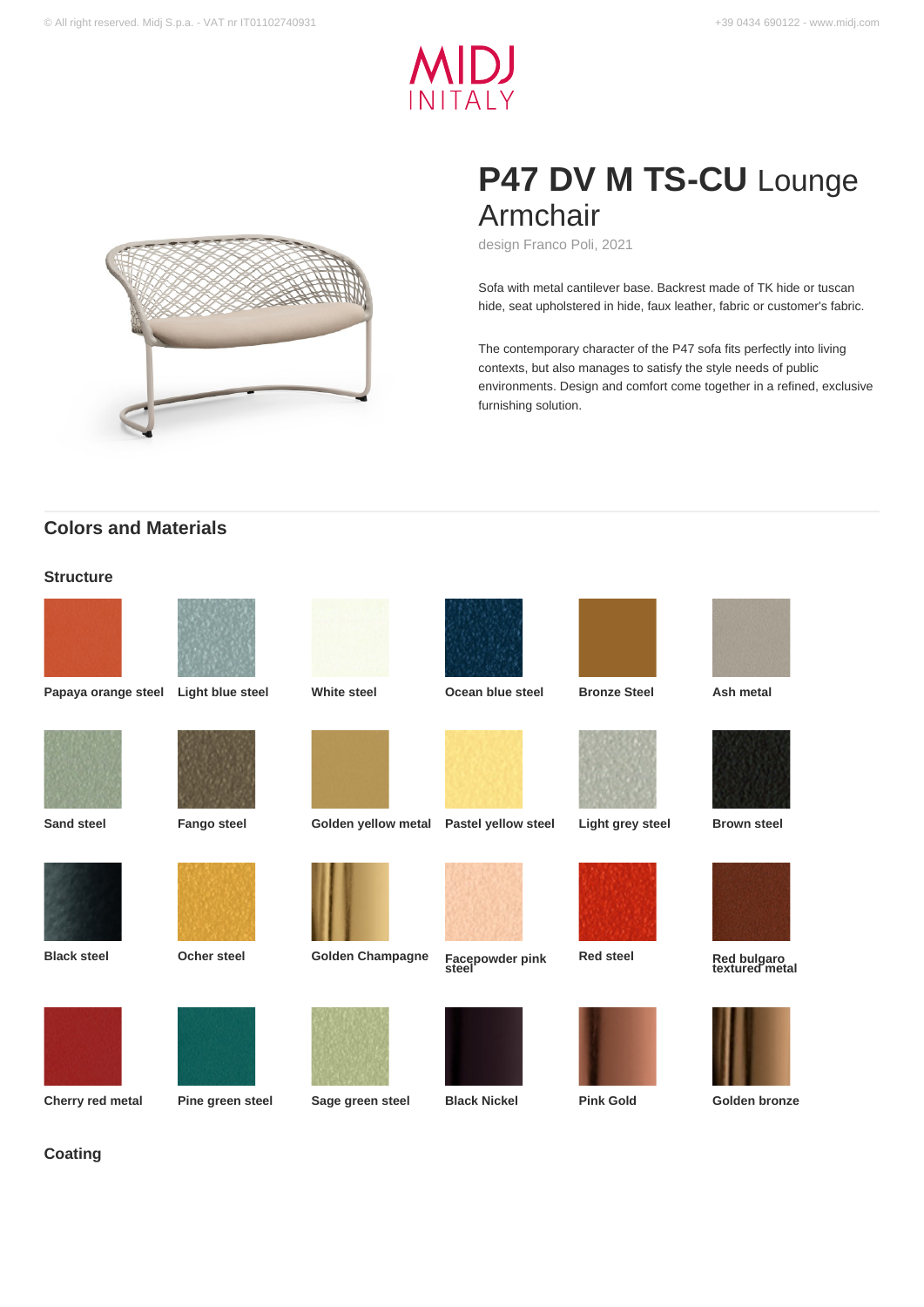

**Bubble fabric** 14 Colors



**Manhattan fabric** 13 Colors





18 Colors

**Fiore leather**



**Carabù fabric** 15 Colors

**Cotton Club fabric** 13 Colors



**Tessuto Oceanic** 13 Colors



4 Colors



**Fenix Wool fabric** 13 Colors



**Scubidù fabric** 10 Colors



**Flexy faux leather** 5 Colors



**Secret faux leather** 22 Colors

**Second fabric** 11 Colors

**Hot fabric** 14 Colors



**Main Line Flax fabric** 16 Colors



**Visual fabric** 11 Colors



**Vintage faux leather** 12 Colors

# **Extensions**

14 Colors





9 Colors

**Tuscan hide** 3 Colors

# **Dimensions**



| cm  | inch |
|-----|------|
| 77  | 30.3 |
| 126 | 49.6 |
| 66  | 26   |
| 44  | 17.3 |
| 67  | 26.4 |
|     |      |

# **Materials Certifications**

### **Bubble fabric**

MARTINDALE: 35'000 cycles

COMPOSITION: 100% PES

FIRE RESISTANCE: BS5852:2006 (p. 11 CRIB 5) EN1021-1 EN1021-2 UNI 9175:2010 - classe 1 im

#### PROPERTIES AND ADVANTAGES

Bubble is a polyester fabric entirely manufactured and tested in Italy which has been studied for the upholstered furniture sector. Made applying special technical finishings that reduce height and increase thickness of the geometrical shapes on the surface. This fabric is highly resistant and both its warp and

**Vintage leather**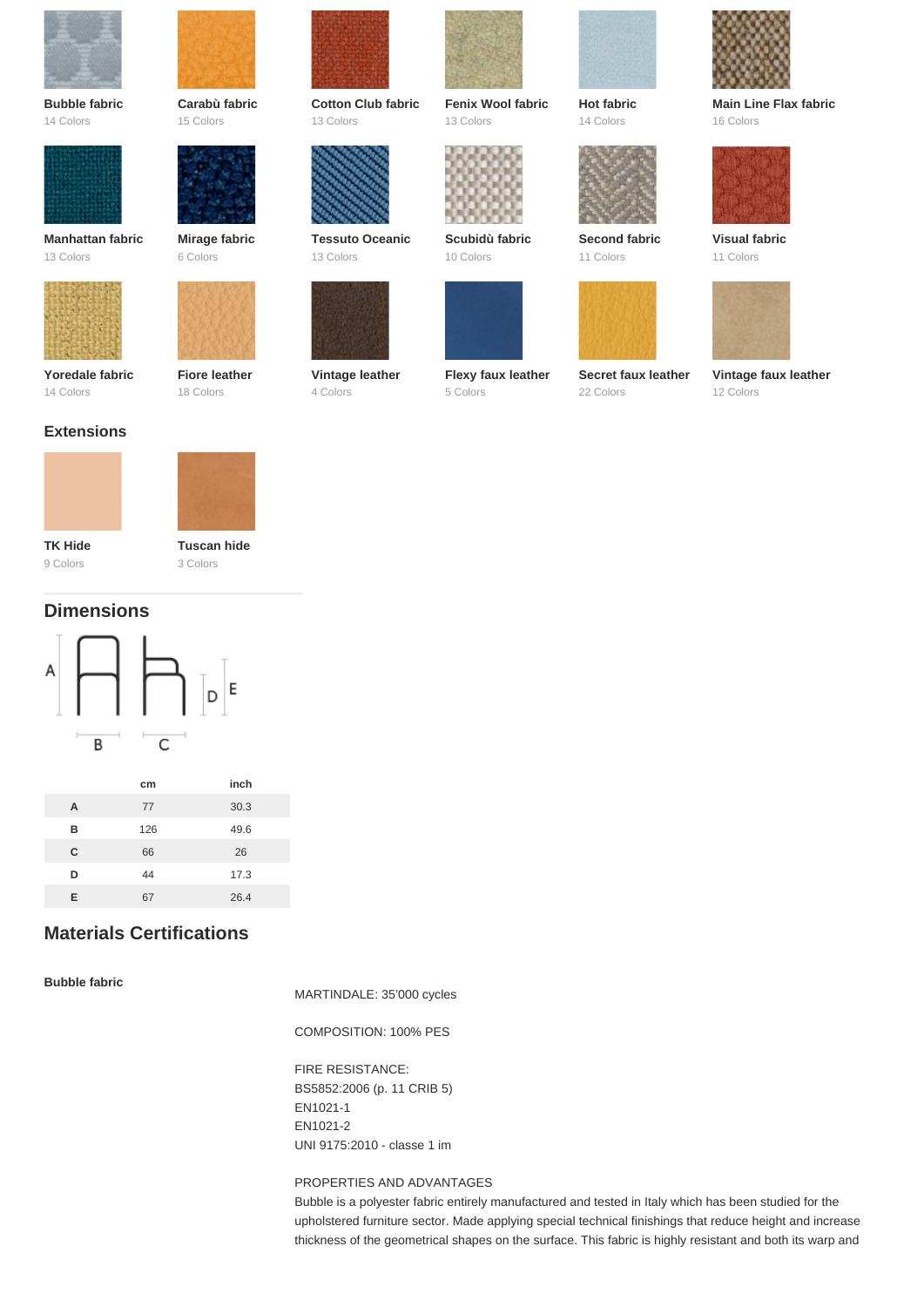weft are 100% fireproof. Since it has successfully passed the most exacting reaction to fire tests, it can be used in the professional and hospitality/ contract settings. Bubble mixes together the elegance, the embracing materials and the prestige of traditional home fabrics with the resistance and the high technical performances typical of contract textile.

Slight color differences between a lot and the other are to be consdered normal.

# **Materials Certifications**

| Carabù fabric                   | COMPOSITION: 50% PES, 35% AC, 15% PA                                                                                                                                                                                                                                                                                                                                                                                                                                                      |
|---------------------------------|-------------------------------------------------------------------------------------------------------------------------------------------------------------------------------------------------------------------------------------------------------------------------------------------------------------------------------------------------------------------------------------------------------------------------------------------------------------------------------------------|
|                                 | MARTINDALE: 250.000 CYCLES                                                                                                                                                                                                                                                                                                                                                                                                                                                                |
|                                 | <b>FIRE RESISTANCE:</b><br>BS 5852 1-2<br>EN 1021 1-2                                                                                                                                                                                                                                                                                                                                                                                                                                     |
|                                 | PROPRIETIES AND ADVANTAGES:<br>This special fabric allows you to eliminate little stains of wine, coffee, food and some markers without<br>having to resort to complete washing with detergent.                                                                                                                                                                                                                                                                                           |
|                                 | <b>MAINTENANCE</b><br>Use periodically vacuum cleaner on the surface with a flat spout. In order to treat the stains, remove the<br>excess residue left on the fabric by applying (directly or with an absorbent cloth) water on the stain; then<br>rub gently on the fabric. If the stain does not disappear completely repeat the procedure as many times as<br>necessary.                                                                                                              |
|                                 | Slight color differences between a lot and the other are to be consdered normal.                                                                                                                                                                                                                                                                                                                                                                                                          |
| <b>Materials Certifications</b> |                                                                                                                                                                                                                                                                                                                                                                                                                                                                                           |
| <b>Cotton Club fabric</b>       | COMPOSITION: 70 % COT; 10% PES; 10% ACR; 10% AF                                                                                                                                                                                                                                                                                                                                                                                                                                           |
|                                 | <b>WASHING</b><br>Dust gently and in case of light stains pass the surface with a damp cloth or a neutral detergent, rinse with<br>water without squeezing. Let the fabric dry inside out avoiding direct exposure to the sunlight. Iron to the<br>reverse at low temperature. The following instructions are recommended for small located and more<br>obstinate stains<br>(oil, fat, cosmetics, ink, coffee, liquor, chewing-gum etc.): dissolve immediately with clear ethylic alcohol |
|                                 | diluted in water to 20%, dab and then treat with a neutral detergent solution. Rinse abundantly.                                                                                                                                                                                                                                                                                                                                                                                          |
|                                 | <b>GENERAL WARNINGS</b><br>To avoid permanent stains, the lighter colours of the article should not be brought into contact with textiles<br>and clothing coloured with unfixed dyes. We cannot guarantee the ability to remove unknown dyes from<br>light coloured product.                                                                                                                                                                                                              |
|                                 | Slight color differences between a lot and the other are to be consdered normal.                                                                                                                                                                                                                                                                                                                                                                                                          |
| <b>Materials Certifications</b> |                                                                                                                                                                                                                                                                                                                                                                                                                                                                                           |
| <b>Fenix Wool fabric</b>        | Martindale: 100.000 cycles<br>Composition: 75% wool; 25% Polyammide                                                                                                                                                                                                                                                                                                                                                                                                                       |
|                                 | <b>FIRE RESISTANCE</b><br>CLASSE 1 IM,<br>EN 1021 Part 1-2,<br>Calif. Bull. 117                                                                                                                                                                                                                                                                                                                                                                                                           |
|                                 | PROPRIETIES AND ADVANTAGES<br>The particular finish of the Fenix Wool fabric is obtained by a stabilization treatment which gives a<br>particularly soft hand but very consistent, able to achieve excellent values of resistance to pilling and<br>abrasion. This fabric is made from regenerated wool. The recycling allows the creation of fabrics even<br>more varied and rich in composition with inimitable content of fantasy. The very contemporary color                         |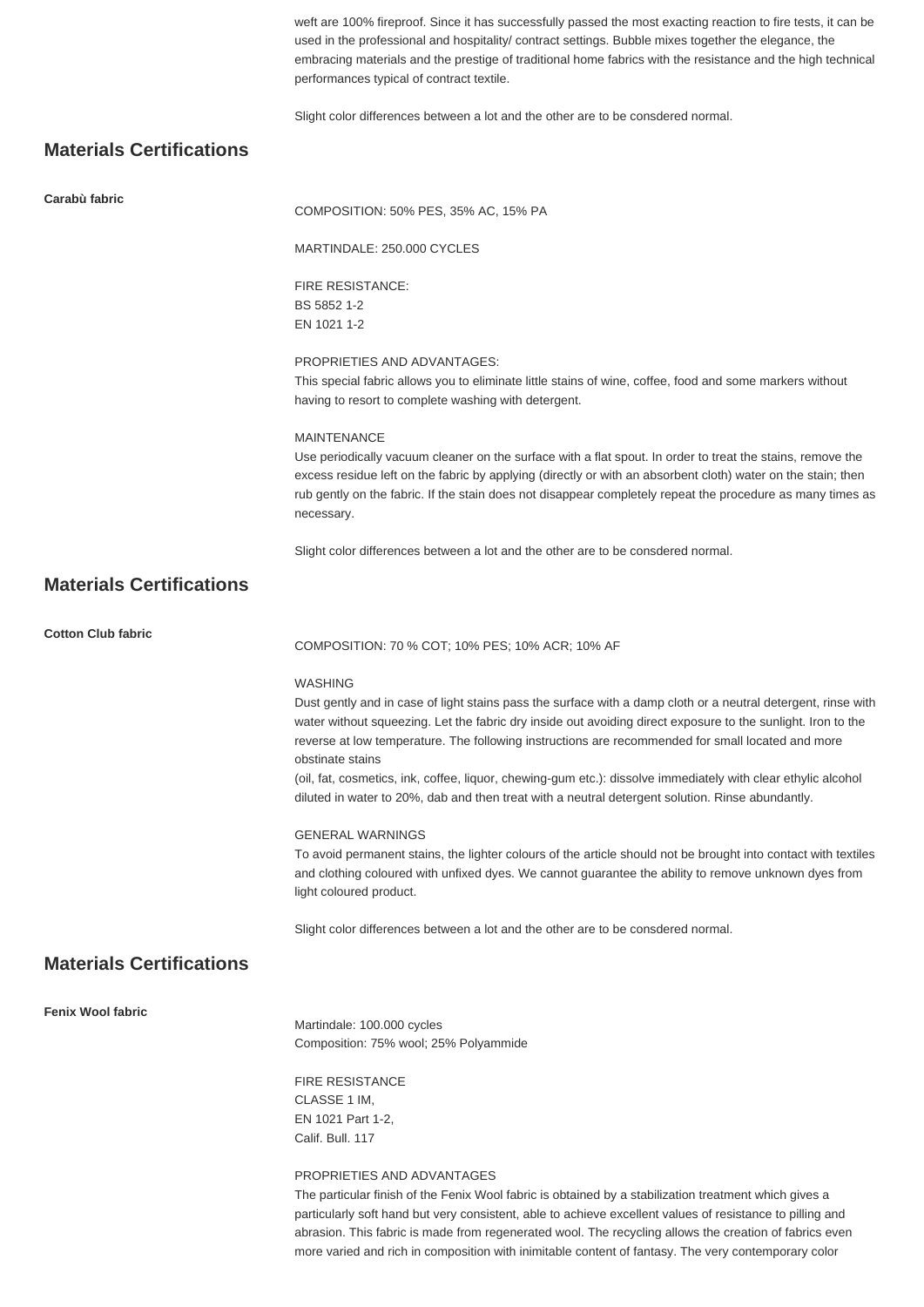palette is coordinated harmoniously both for domestic and for the office sector. The fabric is produced entirely in Italy.

#### CLEANING INSTRUCTIONS

We recommend to use a regulary vacuum cleaner with plain tip, do not brush. Dry cleaning is recommended. Some colorants used for garments or accessories (i.e. jeans) may the stain pale colours of this product. This tendency increases in a damp, warm environment.

## **Materials Certifications**

#### **Hot fabric**

MARTINDALE: 45'000 cycles

COMPOSITION: 100% PES

FIRE RESISTANCE: BS5852:2006 (p. 11 CRIB 5) EN1021-1 EN1021-2 UNI 9175:2010 - 1 IM

#### PROPERTIES AND ADVANTAGES

Hot is a polyester fabric entirely manufactured and tested in Italy which has been studied for the upholstered furniture sector. Special dying methods are used to provide volume to Hot fabrics and make them extremely soft. This fabric is highly resistant and both its warp and weft are 100% fireproof. Since it has successfully passed the most exacting reaction to fire tests, it can be used in the professional and hospitality/ contract settings. Hot mixes together the elegance, the embracing materials and the prestige of traditional home fabrics with the resistance and the high technical performances typical of contract textile.

#### CLEANING INSTRUCTIONS

Pen: treat immediately using denatured colorless alcohol. Brush then using neutral detergent and put in washing-machine. Milk, butter and oil: absorb immediately using blotting paper. Brush then using neutral detergent and put in washing-machine. Drinks: rinse immediately with abundant water and neutral soap. Put then in washing-machine. Adhesives and chewingum: harden the stain using some ice, remove the residues, apply a lubricant solution and let it dry. If necessary, repeat the operation and put then in washingmachine. Food debris: brush with water and neutral soap or with alcohol clituted in water at 20%. Put then in washing-machine.

Slight color differences between a lot and the other are to be consdered normal.

## **Materials Certifications**

**Main Line Flax fabric**

COMPOSITION: 70% Virgin Wool – 30% LI

MARTINDALE: 50.000 CYCLES

FIRE RESISTANCE: EN 1021 Part.1-2 BS 5852 Crib 5 BS 7176 Low Hazard BS 7176 Medium Hazard UNI 9175 Classe 1IM

#### FEATURES:

Main Line Flax is a precious fabric that derives from the processing of natural fibers such as flax and wool. It is an intrinsically fireproof fabric, coming from sustainable sources. Flax is mixed with wool, then dyed, to create wonderful plays of color.

#### MAINTENANCE:

Use regularly the smooth spout vacuum cleaner , without brushing. The textile product cannot stand chlorine treatment. Dry at low temperatures. In case of stains, promptly intervene by dabbing with a damp and clean cloth or using specific products for upholstery.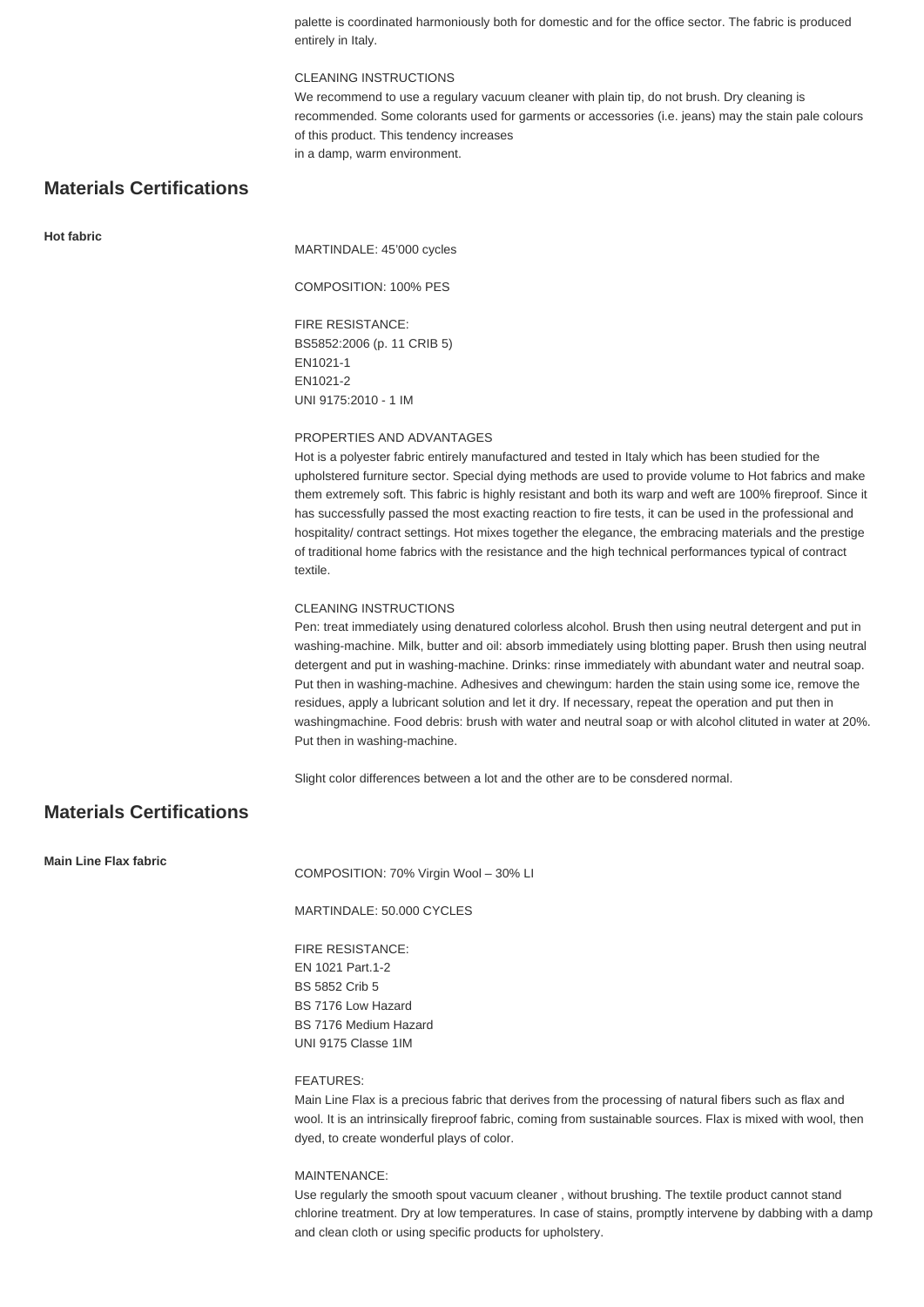### **Materials Certifications**

#### **Manhattan fabric**

MARTINDALE: 25.000 cycles COMPOSITION: 26% PL, 37% PO, 21% CO, 16% LI

#### PROPRIETIES AND ADVANTAGES

The Manhattan fabric features a subtle woven structure that gives it a unique dynamic look. The mixed filaments of cotton and polyester guarantee a soft, warm and vibrant look with tone-on-tone colors.

#### MAINTENANCE

Vacuum regularly. If it is necessary to remove the stain from the fabric, proceed wipe with a damp cloth using neutral soap and water or use proprietary upholstery shampoo. For deeper cleaning use a professionally dry clean. Always test your chosen cleaning method on a hidden corner of the product to check the color fastness.

## **Materials Certifications**

#### **Mirage fabric**

Mantindale: 100.000 cycles Composition: 100% Polyester Shrinking about 1%

FIRE RESISTANCE Classe 1IM B1 DIN 4102 Q1 OENORM B3825 Q1 OENORM 3800 Part. 1 BS 5852 Crib 5 EN 1021 Part.1-2 Calif. Bull. 117 EN 13501 - 1 1,2 : B-s1 , d0 EN 13773 Burning Behaviour: class 1 EN ISO 6940/6941 Fire Protection Classification: 5.3 NF D 60-013:2006 AM18 FAR.25853 Classification: Yes

PROPRIETIES AND ADVANTAGES

Mirage is a two-way stretch fabric with crep armor, it is very resistant to abrasion and pilling. Mirage is equipped with the best certificates required for the resistance to fire.

#### CLEANING INSTRUCTIONS

We recommend to use a regulary vacuum cleaner with plain tip, do not brush. For light stains, rub the surface gently with a damp cloth or use neutral fabric detergents. Leave to dry away from sunlight.

### **Materials Certifications**

**Tessuto Oceanic**

MARTINDALE: 135.000 cycles COMPOSITION: 100% post-consumer recycled polyester, including 50% SEAQUAL yarn

FIRE RESISTANCE: California Technical Bulletin 117 - 2013 BS 7176 Low Hazard BS 7176 Medium Hazard with EnviroFlam5 ASTM E84 Class 1 or A (Un-adhered)

ENVIRONMENTAL: Certified to OEKO-TEX® Standard 100 Certified to Indoor Advantage™ "Gold" Made from 100% post-consumer recycled polyester Non metallic dyestuffs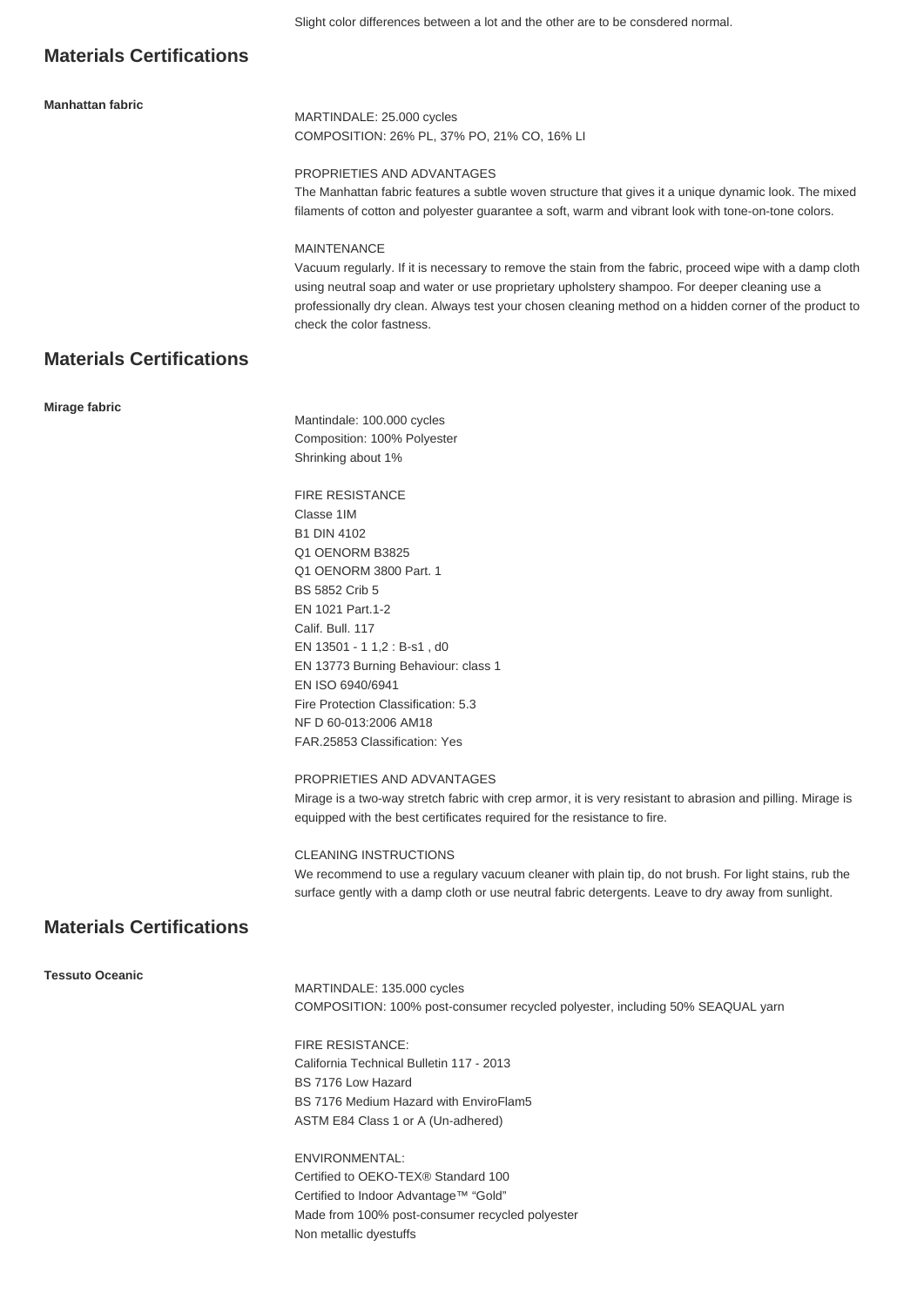#### FEATURES:

Oceanic is a fabric born from the desire to combat marine plastic pollution and achieve a waste free environment. Hence the name "Oceanic": the fabric is created entirely from post-consumer recycled plastic - from debris floating discarded in our seas, to bottles thrown away and destined for landfill. One small drop in the mission to clean both the earth and its ocean, this contemporary fabric is a recycled polyester with a purpose: to be more sustainable for our planet.

#### MAINTENANCE:

Vacuum regularly. If it is necessary to remove the stain from the fabric, proceed wipe with a damp cloth using neutral soap and water or use proprietary upholstery shampoo. For deeper cleaning use steam or professionally dry clean. Always test your chosen cleaning method on a hidden corner of the product to check the color fastness.

# **Materials Certifications**

**Scubidù fabric**

COMPOSITION: 100% PL

#### MARTINDALE: 35.000 CYCLES

#### MAINTENANCE

Use regularly the smooth spout vacuum cleaner , without brushing. The textile product cannot stand chlorine treatment. Dry at low temperatures. In case of stains, promptly intervene by dabbing with a damp and clean cloth or using specific products for upholstery.

Slight color differences between a lot and the other are to be consdered normal.

# **Materials Certifications**

#### **Second fabric**

Martindale 25.000 cycles Composition: 70% VI - 30% LI

FIRE RESISTANCE: Italy - Classe 1IM EN 1021 Part.1-2 BS 5852 Crib 5 France - M1 USA Calif. Bull. 117 June 2013 IMO 307 (88) Part.8

#### FEATURES

100% consisted of natural fibers. It does not contain chemical additives nor fire-resistant agents. It does not contain formaldehyde nor chlorine or bromine. It is biodegradable. It is resistant to temperatures above 1000°.

#### MAINTENANCE

Use regularly the smooth spout vacuum cleaner , without brushing. The textile product cannot stand chlorine treatment. Dry at low temperatures.

Slight color differences between a lot and the other are to be consdered normal.

### **Materials Certifications**

#### **Yoredale fabric**

MARTINDALE: 80.000 cycles COMPOSITION: 95% Wool, 3% Polyester, 2% Polyamide

FIRE RESISTANCE: EN 1021 - 1&2 (cigarette & match) BS 7176 Low Hazard ÖNORM B 3825 & A 3800-1 (58kg/m3 CMHR Foam) UNI 9175 Classe 1 IM BS 5852 Ignition Source 5 when FR treated BS 7176 Medium Hazard when FR treated The Furniture and Furnishing (Fire) (Safety)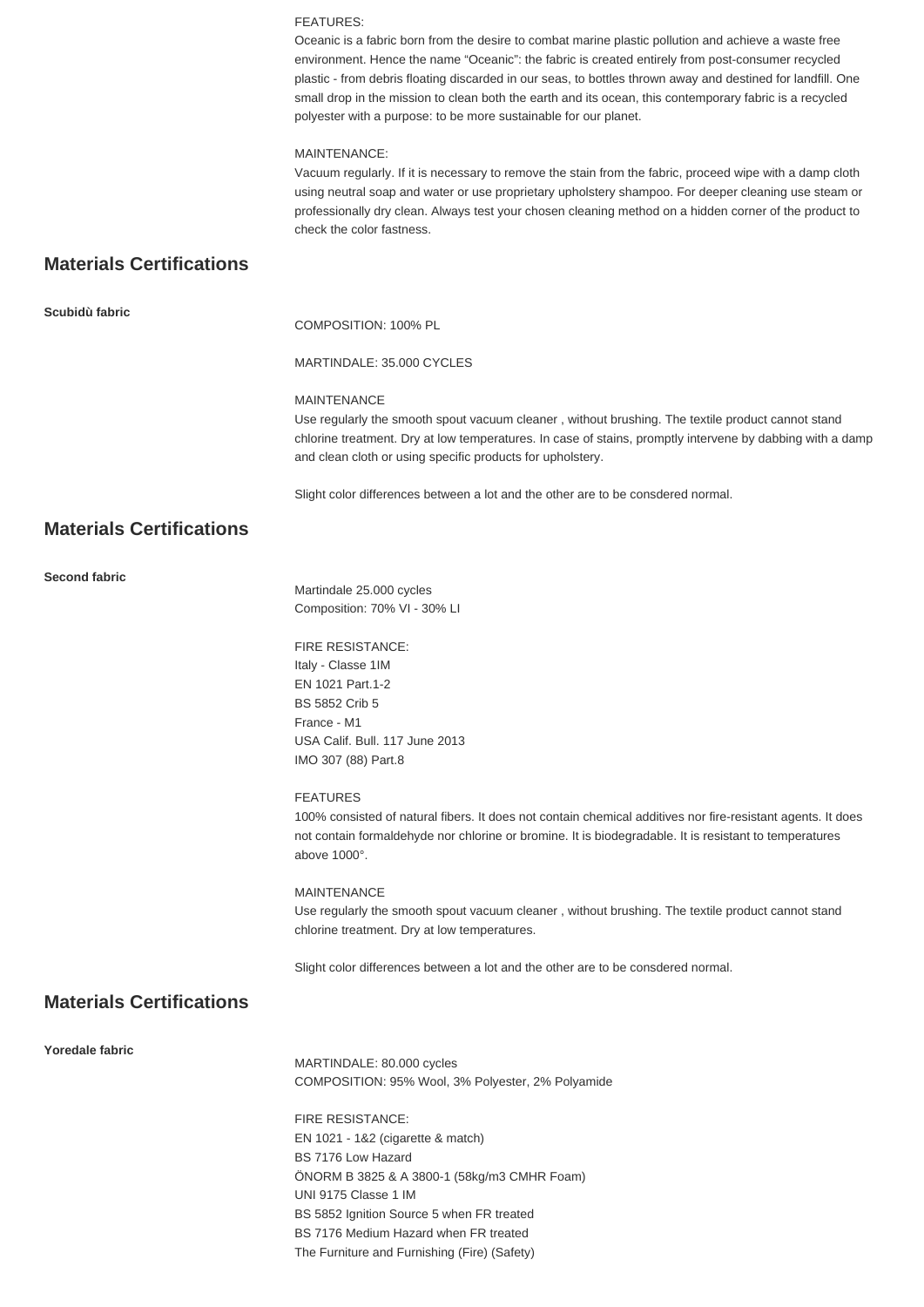Regulations 1988 (Domestic Cigarette and Match) IMO FTP Code (Part 8)

ENVIRONMENTAL: Certified to Indoor Advantage™ "Gold" Non metallic dyestuffs

#### FEATURES

Taking its name from the ancient title of Wensleydale in the UK, Yoredale is a fabric steeped in heritage. A highly textured textile with undulations reflective of its Yorkshire roots, its fascinating bouclé style yarn includes a contrasting black binder, creating subtle details within the weave that brings added depth to its saturated tones. Woven from British wool, Yoredale is truly timeless, blending its rich history with a contemporary appeal.

#### **MAINTENANCE**

Vacuum regularly. If it is necessary to remove the stain from the fabric, proceed wipe with a damp cloth using neutral soap and water or use proprietary upholstery shampoo. For deeper cleaning use steam or professionally dry clean. Always test your chosen cleaning method on a hidden corner of the product to check the color fastness.

### **Materials Certifications**

#### **Fiore leather**

COMPOSITION: 100% pelle

FIRE RESISTANCE: BS 5852:1979 BS EN 1021-1-2:2006

#### PROPRIETIES AND ADVANTAGES

The Fiore leather is a bovine leather of european origin, corrected and embossed for enhanced grain consistency. Finished using water based system. This product has a pigmented and protective top coat, with a soft handle and a silky matt finish.

#### CLEANING INSTRUCTIONS

Grain leather offers the benefit of improving in the course of time and with wear, both in terms of softness and sheen. To remove stains, it is advisable to rub the affected area with a clean, soft cloth or use a solution of water and a little neutral soap that must be applied gently onto the stain using a damp cloth. Rinse thoroughly and leave to dry away from direct sunlight.

# **Materials Certifications**

**Vintage leather**

Our Vintage Leather is a natural product, therefore the signs and imperfections on its surface, such as wrinkles, veins, scars and scratches as well as color differences are not to be considered defects but typical characteristics that enhance the beauty of the real leather and distinguish it from synthetic leather and other artificial products.

MARTINDALE: 50.000 cycles

#### PROPRIETIES AND ADVANTAGES

This leather with a distressed effect comes from Bovine of European origin. This high quality article is obtained starting with nubuck leather, which is slightly levelled with aniline and hand rubbed to give an aged effect. It has a very warm and silky feel.

#### CLEANING INSTRUCTIONS

Vintage leather offers the benefit of improving in the course of time and with wear, both in terms of softness and sheen. Remove stains with a damp cloth and leave to dry away from sunlight. Do not use chemical detergents.

Slight color differences between a lot and the other are to be consdered normal.

### **Materials Certifications**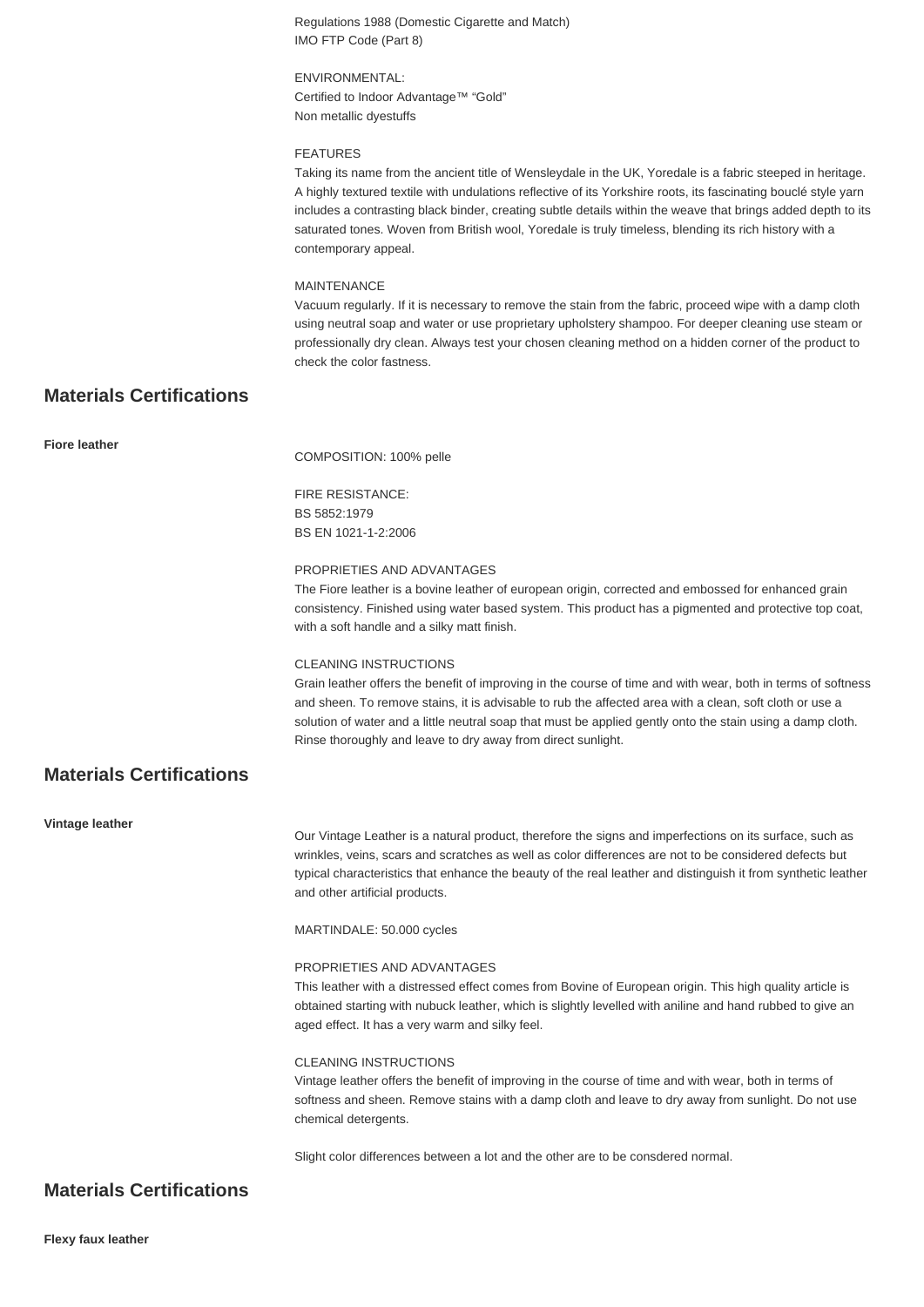MARTINDALE: 10.000 cycles

**COMPOSITION** 50% PU, 40% PA, 10% EA

FIRE RESISTANCE BS 5852-1 source 0

#### CLEANING RULES

Brush regularly with a soft bristle brush. You can dab any stains with a damp cloth soaked in a solution of water and neutral soap or with a water and 20% alcohol solution. Rinse with a clean damp cloth and dry with a dry cloth.

#### GENERAL WARNINGS

Lack of quick action makes the cleaning less effective, leaving consequently some permanent haloes. To avoid permanent stains, the lighter colours of the article should not be brought into contact with textiles and clothing coloured with unfixed dyes. We cannot guarantee the ability to remove unknown dyes from light coloured product.

Slight color differences between a lot and the other are to be consdered normal.

# **Materials Certifications**

**Secret faux leather**

MARTINDALE: 60'000 cycles

COMPOSITION: 76% PVC - 2% PU 22% PES

FIRE RESISTANCE: EN 1021-2:2006 UNI 9175 CLASSE 1 IM BS5852-1:1979 part 1 TB 117:2013

#### PROPRIETIES AND ADVANTAGES

Secret is a fire retardant ecoleather totally made in Italy. It contains high resistant polymers of new conception more resistant to sun exposure and to use. Secret has been designed to realize soft interior upholstery: its elastic backing, made of polyester, allows it to adapt to the new geometries of upholstery with greater assurance of strength and durability.

#### CLEANING INSTRUCTIONS

Dust gently and in case of light stains pass the surface with a damp cloth or a neutral detergent, rinse with water without squeezing. Let the fabric dry inside out avoiding direct exposure to the sunlight. Iron to the reverse at low temperature. The following instructions are recommended for small located and more obstinate stains (oil, fat, cosmetics, ink, coffee, liquor, chewing-gum etc.): dissolve immediately with clear ethylic alcohol diluted in water to 20%, dab and then treat with a neutral

detergent solution. Rinse abundantly. to avoid permanent stains, the lighter colours of the article should not be brought into contact with textiles and clothing coloured with unfixed dyes. We cannot guarantee the ability to remove unknown dyes from light coloured product.

# **Materials Certifications**

**Vintage faux leather**

MARTINDALE: 50'000 cycles

COMPOSITION: 80% PVC; 2% PU; 18% PES

FIRE RESISTANCE: UNI 9175: classe 1IM EN 1021-2

#### PROPRIETIES AND ADVANTAGES

This faux leather's surface is made using a microscopic texture which makes it similar to natural leather to the touch while keeping the typical characteristics of technical fabric such as endurance and ease of use. The Vintage faux leather features a special mesh fabric construction, slightly elastic, that makes it easily adaptable to the new modern shapes of upholstered furniture and guarantees long life. Soft, enveloping